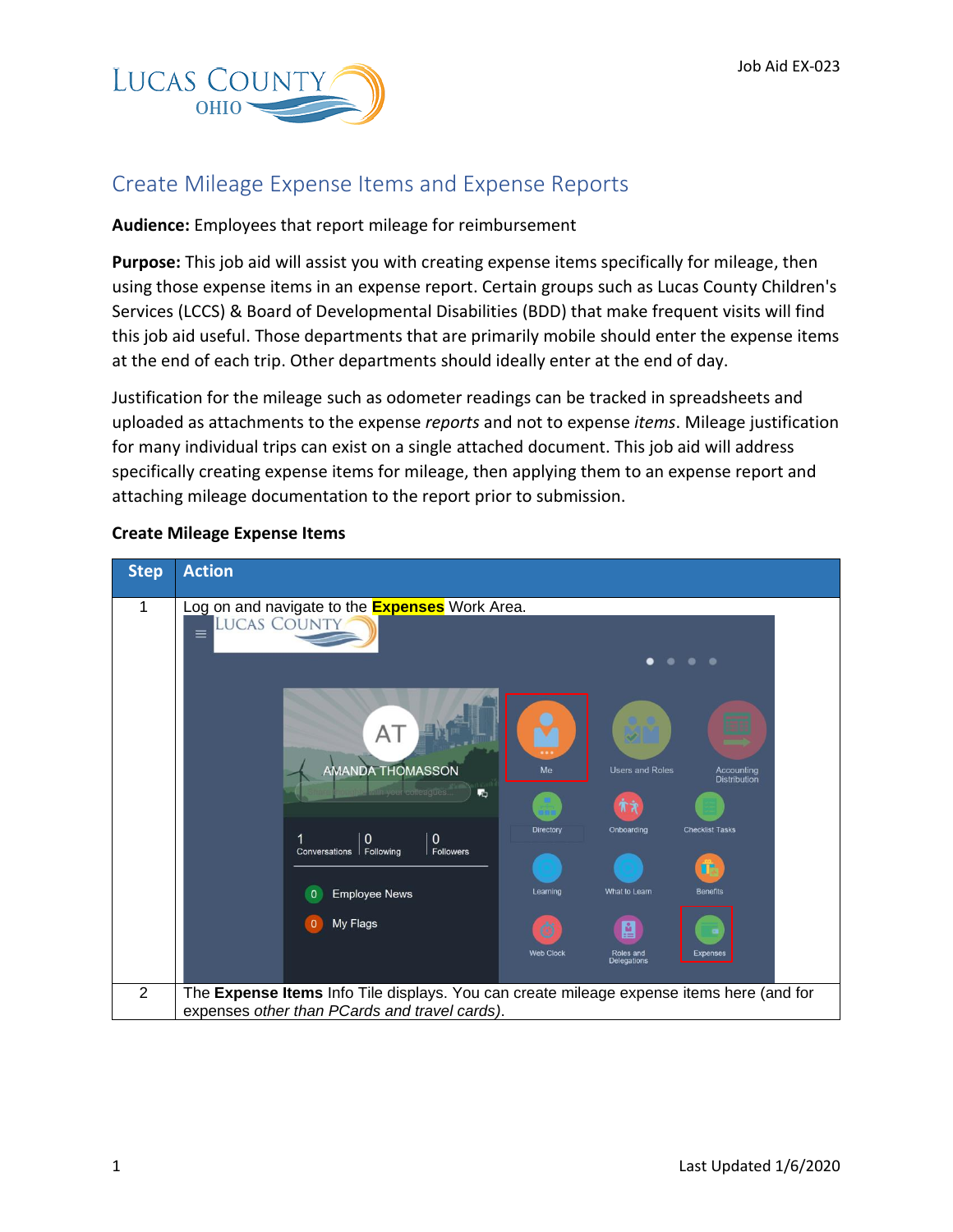

|   | Lucas County<br>$\equiv$                                                                                                                                                                                                            |
|---|-------------------------------------------------------------------------------------------------------------------------------------------------------------------------------------------------------------------------------------|
|   | <b>Web Clock</b><br>Roles and                                                                                                                                                                                                       |
|   | <b>Delegations</b><br><b>Travel and Expenses</b><br>AMANDA THOMASSON $\blacktriangledown$                                                                                                                                           |
|   | <b>Expense Items</b><br><b>Expense Reports</b>                                                                                                                                                                                      |
|   | 1 Cash<br>1 In Progress                                                                                                                                                                                                             |
|   |                                                                                                                                                                                                                                     |
|   |                                                                                                                                                                                                                                     |
|   | <b>Available Expense Items (1)</b>                                                                                                                                                                                                  |
|   | Add to Report ▼<br>+ Create Item<br><b>Create Report</b><br>Actions $\blacktriangledown$<br>Merchant $\equiv$<br>Date v<br>Amount $\equiv$<br>Location $\overline{\mathbf{v}}$<br>Description $\overline{\phantom{a}}$<br>Type $\P$ |
|   | 8/22/19<br>Misc<br>Airfare<br>$0.00$ USD<br>П.<br>Columbus, OH                                                                                                                                                                      |
|   | Click the $\div$ Create Item button to create a mileage expense item.                                                                                                                                                               |
|   | <b>Available Expense Items (1)</b>                                                                                                                                                                                                  |
|   |                                                                                                                                                                                                                                     |
|   | <b>Add to Report</b><br>Actions $\blacktriangledown$<br>Create Item<br><b>Create Report</b>                                                                                                                                         |
| 3 | The Create Expense Item window displays basic fields for entry. Some field entries will then<br>open additional fields.                                                                                                             |
|   | Lucas Count<br>AT<br>m.                                                                                                                                                                                                             |
|   |                                                                                                                                                                                                                                     |
|   | <b>Create Expense Item</b><br><b>Create Another</b><br><b>Save and Close</b><br>Add to Report<br>Cancel                                                                                                                             |
|   | Ïò<br>* Date 11-05-2019                                                                                                                                                                                                             |
|   | <b>BODD Travel</b><br>* Template<br>$\pmb{\mathbb{v}}$                                                                                                                                                                              |
|   | * Type<br>▼                                                                                                                                                                                                                         |
|   | * Amount USD - v                                                                                                                                                                                                                    |
|   | Enter data into the following fields.                                                                                                                                                                                               |
|   | *Date (date of expense)<br>*Template (choose from pull down list)                                                                                                                                                                   |
|   | *Type (expense type, select Mileage from dropdown list)                                                                                                                                                                             |
| 4 | The screen opens up additional fields that apply specifically to mileage entries. The fields that                                                                                                                                   |
|   | need to be entered are based on the expense type selected. When Mileage is selected, there<br>are fields for total mileage. The End Date field will default to today's date. Change the End                                         |
|   | Date if different from the date displayed in the field.                                                                                                                                                                             |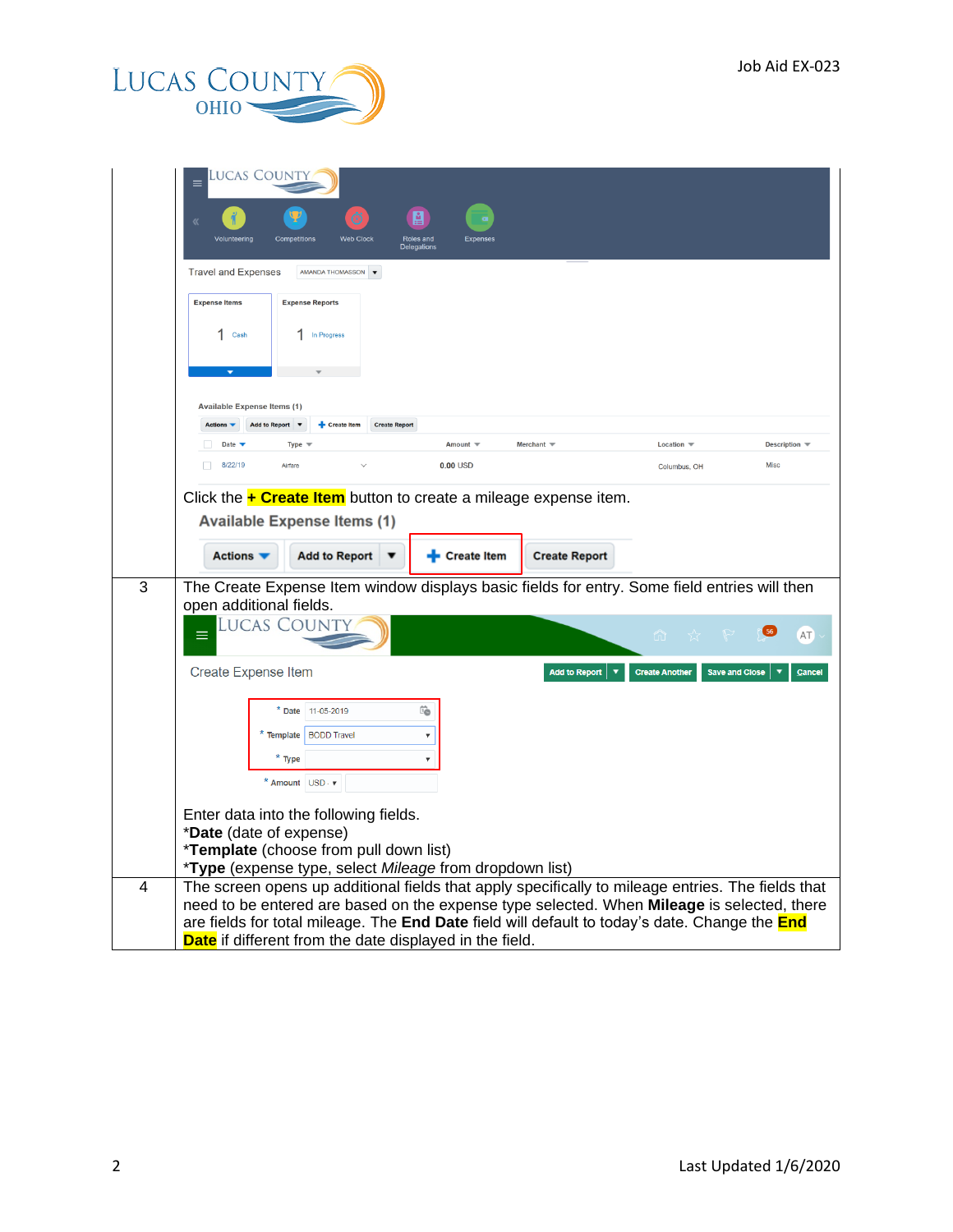

|   | <b>Create Expense Item</b>    |                                                                 |                                     |                                         |                                              | <b>Add to Report</b>          | <b>Create Another</b><br><b>Save and Close</b><br>Cancel                                                                                                                                                                                                                                                             |
|---|-------------------------------|-----------------------------------------------------------------|-------------------------------------|-----------------------------------------|----------------------------------------------|-------------------------------|----------------------------------------------------------------------------------------------------------------------------------------------------------------------------------------------------------------------------------------------------------------------------------------------------------------------|
|   |                               | $*$ Start Date 11-05-2019                                       |                                     | i.                                      |                                              |                               | Supporting documents missing                                                                                                                                                                                                                                                                                         |
|   |                               |                                                                 | * Template   BODD Travel            | $\overline{\mathbf{v}}$                 |                                              | Authorization None -          |                                                                                                                                                                                                                                                                                                                      |
|   |                               |                                                                 | * Type Mileage                      | $\overline{\mathbf{v}}$                 |                                              |                               |                                                                                                                                                                                                                                                                                                                      |
|   |                               | <b>End Date</b>                                                 | 11-05-2019                          | <b>To</b>                               |                                              |                               |                                                                                                                                                                                                                                                                                                                      |
|   |                               | <b>Description</b>                                              |                                     |                                         |                                              | * Starting Location           |                                                                                                                                                                                                                                                                                                                      |
|   |                               |                                                                 |                                     | //                                      |                                              | * Destination                 |                                                                                                                                                                                                                                                                                                                      |
|   |                               |                                                                 |                                     |                                         |                                              | * Trip Distance               | 0 Mile                                                                                                                                                                                                                                                                                                               |
|   |                               |                                                                 |                                     |                                         |                                              | <b>Account</b>                | 1010.114001.50.640025.00000.00000<br>國                                                                                                                                                                                                                                                                               |
|   |                               |                                                                 |                                     |                                         |                                              | Special 1                     |                                                                                                                                                                                                                                                                                                                      |
|   |                               |                                                                 |                                     |                                         |                                              | <b>Special 2</b>              |                                                                                                                                                                                                                                                                                                                      |
|   |                               |                                                                 |                                     |                                         |                                              | Special 3                     |                                                                                                                                                                                                                                                                                                                      |
|   | * Start Date 11-05-2019       | * Template BODD Travel<br>* Type Mileage<br>End Date 11-05-2019 |                                     | Ë<br>$\overline{\mathbf{v}}$<br>▼<br>İ0 |                                              | Authorization None -          | Account: Defaults. Please review the accounting string, and change accordingly.<br>Note: Special 1, Special 2, and Special 3 fields can be left blank, or can be used if there is<br>information that is required at the department level that may be pertinent to the expense item.<br>Supporting documents missing |
|   | <b>Description</b>            | 11/05/2019.                                                     | Mileage expense to client site 8 am |                                         |                                              |                               | * Starting Location   2119 Chelmsford Ln, Toledo, OH                                                                                                                                                                                                                                                                 |
|   |                               |                                                                 |                                     |                                         |                                              |                               | * Destination   623 Nevada St, Toledo OH                                                                                                                                                                                                                                                                             |
|   |                               |                                                                 |                                     |                                         |                                              | * Trip Distance               | 8.5 Miles                                                                                                                                                                                                                                                                                                            |
|   |                               |                                                                 |                                     |                                         |                                              | <b>Account</b>                | 國<br>1010.114001.50.640025.00000.00000                                                                                                                                                                                                                                                                               |
|   |                               |                                                                 |                                     |                                         |                                              | Special 1                     |                                                                                                                                                                                                                                                                                                                      |
|   |                               |                                                                 |                                     |                                         |                                              | Special 2                     |                                                                                                                                                                                                                                                                                                                      |
|   |                               |                                                                 |                                     |                                         |                                              | Special 3                     |                                                                                                                                                                                                                                                                                                                      |
| 6 |                               | <b>Add to Report</b>                                            |                                     | <b>Create Another</b>                   |                                              | <b>Save and Close</b><br>Save | <b>Cancel</b>                                                                                                                                                                                                                                                                                                        |
|   | Available button Options are: |                                                                 |                                     |                                         |                                              |                               |                                                                                                                                                                                                                                                                                                                      |
|   | $\bullet$                     |                                                                 |                                     |                                         | Add to Report (opens the New Expense Report) |                               | <b>Create Another</b> - allows you to add another expense item in this window                                                                                                                                                                                                                                        |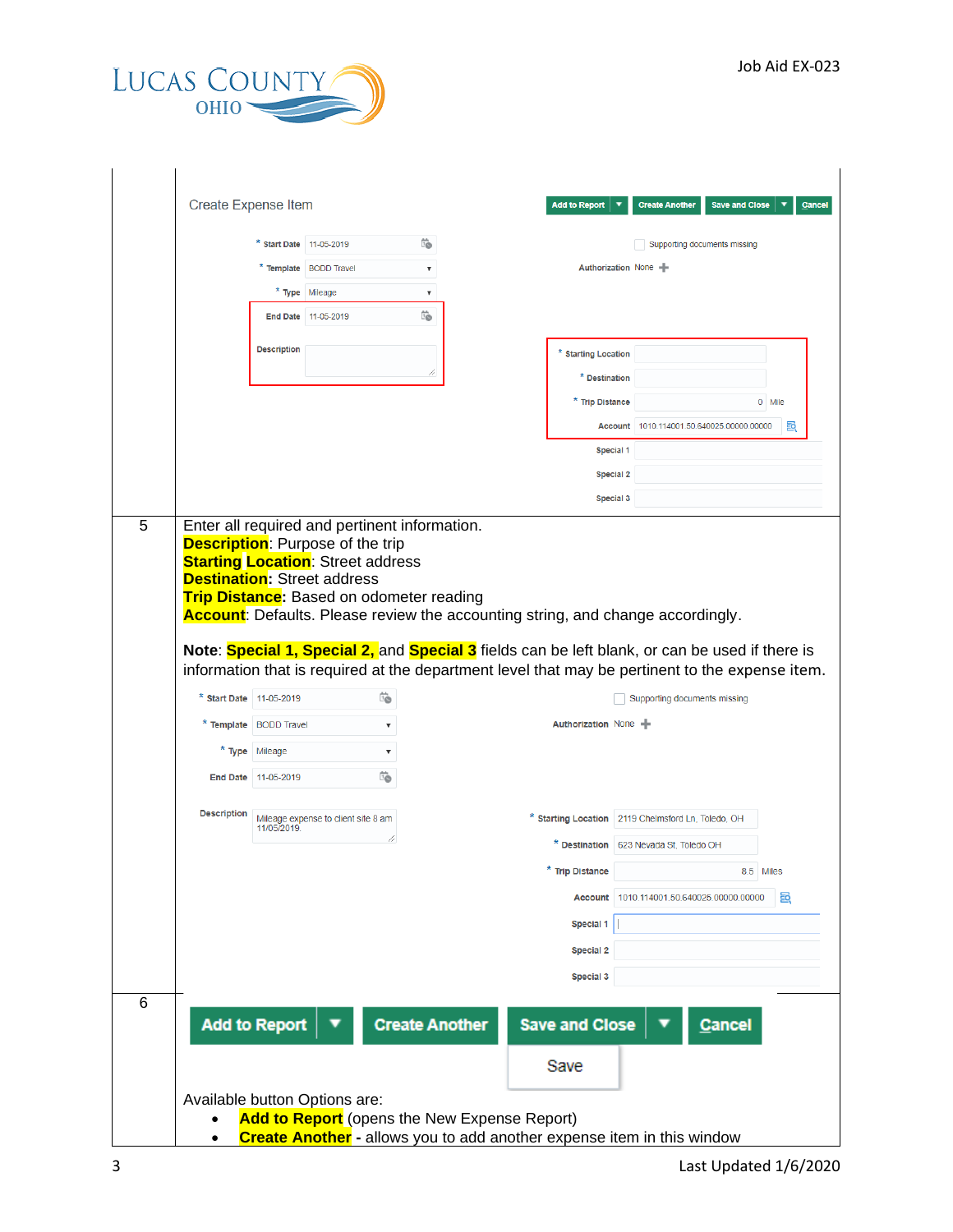

| <b>Save and Close</b> - when finished creating the mileage entries you need, this will save<br>$\bullet$<br>the entry and return to the list of created Expense Items         |
|-------------------------------------------------------------------------------------------------------------------------------------------------------------------------------|
| • Save - this Save and Close dropdown menu option saves the current entry, but you<br>can then continue with additional entry activities                                      |
| • Cancel – cancels the Add Expense Item activity                                                                                                                              |
| If you need to continue entering a list of the day's mileage entries, click the Create Another<br>button and repeat the data entry process for the next mileage expense item. |
| Click Save and Close to complete the expense item entry process and return to the                                                                                             |
| list of mileage expense items in your list.                                                                                                                                   |

## **Create Expense Report Using Mileage Expense Entries**

| <b>Step</b>    | <b>Action</b>                                                                                                                                                                                                                     |  |  |  |  |  |  |  |  |  |
|----------------|-----------------------------------------------------------------------------------------------------------------------------------------------------------------------------------------------------------------------------------|--|--|--|--|--|--|--|--|--|
| 1              | From the Expense Items Info Tile, available expense items display. Click the <b>Create</b><br><b>Report</b> button.<br><b>Travel and Expenses</b><br>AMANDA THOMASSON<br>$\overline{\phantom{a}}$<br>Actions $\blacktriangledown$ |  |  |  |  |  |  |  |  |  |
|                | <b>Expense Items</b><br><b>Expense Reports</b><br><b>Approvals</b><br><b>Authorizations</b><br>In Progress<br>Reports<br>\$2.27K<br>5<br>19<br>In Progress<br>Cash<br>In Approval<br>Approved<br>12                               |  |  |  |  |  |  |  |  |  |
|                | <b>Available Expense Items (7)</b>                                                                                                                                                                                                |  |  |  |  |  |  |  |  |  |
|                | Add to Report v<br>Actions $\blacktriangledown$<br>+ Create Item<br><b>Create Report</b><br>Merchant $\equiv$<br>Location $\equiv$<br>Description –<br>Date $\mathbf$<br>Type $\blacktriangledown$<br>Amount $\equiv$             |  |  |  |  |  |  |  |  |  |
|                | 11-05-2019 Mileage<br>Mileage expense to<br>≑<br>$0.00$ USD<br>client site 8 am<br>11-05-2019 Mileage<br>$0.00$ USD<br>Mileage expense to<br>$\boldsymbol{\mathrm{v}}$                                                            |  |  |  |  |  |  |  |  |  |
|                | client site 10:45 am<br>77<br>$\Box$ 11-05-2019 Mileage<br>$0.00$ USD<br>Mileage expense to<br>$\mathbf{v}$<br>client site 2 pm                                                                                                   |  |  |  |  |  |  |  |  |  |
| $\overline{2}$ | The Create Expense Report page displays.<br><b>Create Expense Report</b><br><b>Save</b><br>Submit<br>Cancel<br><b>Report Total</b>                                                                                                |  |  |  |  |  |  |  |  |  |
|                | <b>Purpose</b><br>$0.00$ USD<br>Attachments None<br>I have read and accept the corporate travel and expense policies.<br>//                                                                                                       |  |  |  |  |  |  |  |  |  |
|                | <b>Expense Items</b><br>Actions $\blacktriangledown$<br><b>Add Existing</b><br>+ Create Item<br>Apply Account v                                                                                                                   |  |  |  |  |  |  |  |  |  |
|                | $\vee$ Date $\blacktriangledown$<br>Type $\mathbf$<br>Amount $\equiv$<br>Merchant $\equiv$<br>Location $\blacktriangledown$<br>Description $\blacktriangledown$                                                                   |  |  |  |  |  |  |  |  |  |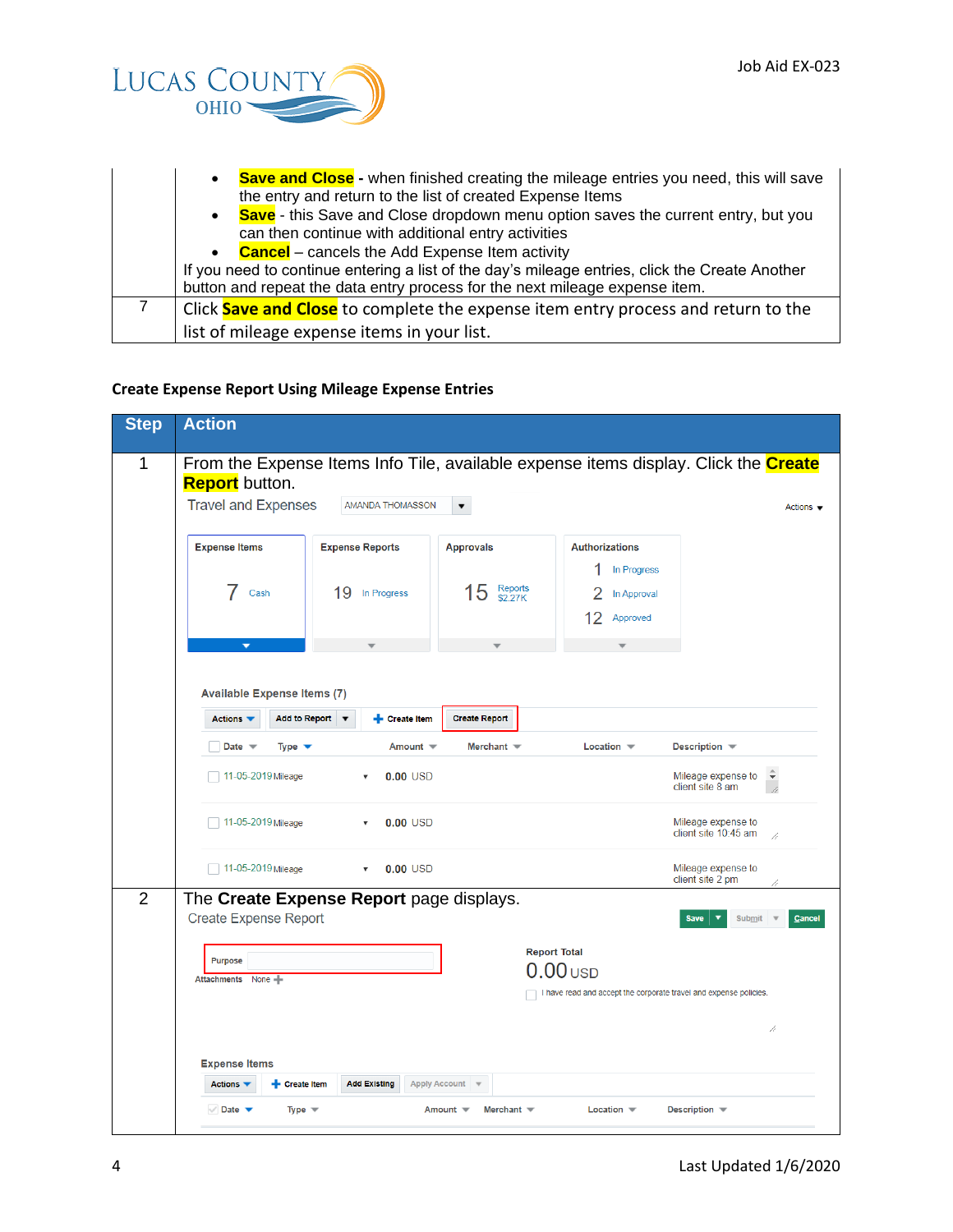

|   | Enter a <b>Purpose</b> , such as Mileage for November.                                                                                                                                                                                    |  |  |  |  |  |  |  |  |
|---|-------------------------------------------------------------------------------------------------------------------------------------------------------------------------------------------------------------------------------------------|--|--|--|--|--|--|--|--|
| 3 | Check the box for "I have read and accept the corporate travel and expense                                                                                                                                                                |  |  |  |  |  |  |  |  |
|   | policies."                                                                                                                                                                                                                                |  |  |  |  |  |  |  |  |
|   | <b>Report Total</b>                                                                                                                                                                                                                       |  |  |  |  |  |  |  |  |
|   | $0.00$ usp                                                                                                                                                                                                                                |  |  |  |  |  |  |  |  |
|   | I have read and accept the corporate travel and expense policies.                                                                                                                                                                         |  |  |  |  |  |  |  |  |
| 4 | In the Expense Items section, add created mileage expense items to the report by<br>clicking <b>Add Existing</b> . (Alternatively, you could Create new Items as previously<br>described in this job aid.)                                |  |  |  |  |  |  |  |  |
|   | <b>Report Total</b>                                                                                                                                                                                                                       |  |  |  |  |  |  |  |  |
|   | <b>Purpose</b>   Mileage for November<br>0 <sub>USD</sub>                                                                                                                                                                                 |  |  |  |  |  |  |  |  |
|   | Attachments None<br>I have read and accept the corporate travel and expense policies.                                                                                                                                                     |  |  |  |  |  |  |  |  |
|   |                                                                                                                                                                                                                                           |  |  |  |  |  |  |  |  |
|   | <b>Add Existing</b><br>Actions $\blacktriangledown$<br>Create Item<br><b>Apply Account</b><br>$\vee$ Date $\blacktriangledown$<br>Type $\equiv$<br>Amount $\equiv$<br>Merchant $\equiv$<br>Location $\blacktriangledown$<br>Description – |  |  |  |  |  |  |  |  |
| 5 | The <b>Add Expense Items</b> window will display for you to choose the applicable<br>expense items for this mileage report. Click to select all that apply, and click the <b>OK</b>                                                       |  |  |  |  |  |  |  |  |
|   | button.<br><b>Add Expense Items</b>                                                                                                                                                                                                       |  |  |  |  |  |  |  |  |
|   | 11-05-2019<br>170.00 USD                                                                                                                                                                                                                  |  |  |  |  |  |  |  |  |
|   | Memberships & Subscrip - Chicago, IL<br>Membership subscription to Government Purc                                                                                                                                                        |  |  |  |  |  |  |  |  |
|   | 11-05-2019<br><b>Mileage</b><br>$0.00$ USD                                                                                                                                                                                                |  |  |  |  |  |  |  |  |
|   | Mileage expense to client site 8 am 11/05/                                                                                                                                                                                                |  |  |  |  |  |  |  |  |
|   | 11-05-2019<br>$0.00$ USD<br><b>Mileage</b>                                                                                                                                                                                                |  |  |  |  |  |  |  |  |
|   | Mileage expense to client site 2 pm                                                                                                                                                                                                       |  |  |  |  |  |  |  |  |
|   | 11-05-2019<br>$0.00$ USD<br><b>Mileage</b>                                                                                                                                                                                                |  |  |  |  |  |  |  |  |
|   | <b>Apply</b><br>OK<br>Cancel                                                                                                                                                                                                              |  |  |  |  |  |  |  |  |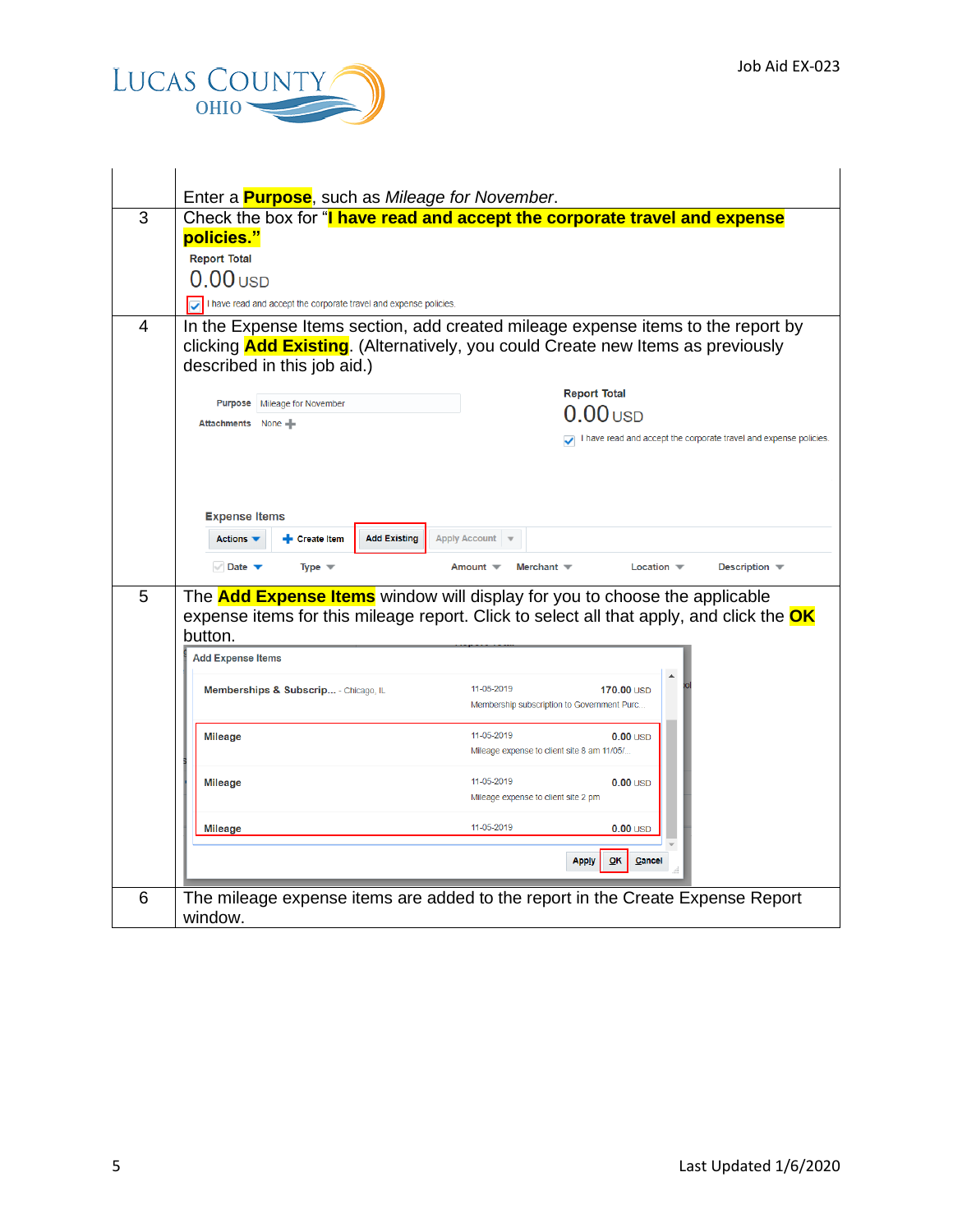

| Attachments None                                       | <b>Purpose</b> Mileage for November |                            |                             |                   | <b>Report Total</b><br>$48.43$ USD |                                                                                                            |
|--------------------------------------------------------|-------------------------------------|----------------------------|-----------------------------|-------------------|------------------------------------|------------------------------------------------------------------------------------------------------------|
|                                                        |                                     |                            |                             |                   |                                    | I have read and accept the corporate travel and expense policies.                                          |
|                                                        |                                     |                            |                             |                   |                                    |                                                                                                            |
| <b>Expense Items (3)</b>                               |                                     |                            |                             |                   |                                    |                                                                                                            |
| Actions $\blacktriangledown$                           | + Create Item                       | <b>Add Existing</b>        | Apply Account $\forall$     |                   |                                    |                                                                                                            |
| Date $\blacktriangledown$                              | Type $\blacktriangledown$           |                            | Amount $\blacktriangledown$ | Merchant $\equiv$ | Location $\blacktriangledown$      | Description $\overline{\phantom{a}}$                                                                       |
| $\Box$ 11-05-2019                                      | Mileage                             |                            | $29.00$ USD                 |                   |                                    | Mileage expense to client<br>site 10:45 am                                                                 |
| $\Box$ 11-05-2019                                      | Mileage                             | v                          | 14.50 USD                   |                   |                                    | Mileage expense to client<br>site 2 pm                                                                     |
| $\Box$ 11-05-2019                                      | Mileage                             | $\pmb{\mathbb{v}}$         | 4.93 USD                    |                   |                                    | Mileage expense to client                                                                                  |
| readings.                                              |                                     |                            |                             |                   |                                    | site 8 am 11/05/2019.<br>Add an attachment to justify the expense. This can be a document listing odometer |
| <b>Purpose</b>                                         |                                     | Mileage for November       |                             |                   |                                    |                                                                                                            |
| <b>Attachments</b>                                     | None                                |                            |                             |                   |                                    |                                                                                                            |
|                                                        |                                     |                            |                             |                   |                                    | Beside <b>Attachments</b> , click the "+" sign to add an attachment to the record.                         |
| <b>Attachments</b>                                     |                                     |                            |                             |                   |                                    |                                                                                                            |
| Actions $\blacktriangledown$ View $\blacktriangledown$ | ÷.<br><b>X</b>                      |                            |                             |                   |                                    |                                                                                                            |
| <b>Type</b>                                            | Category                            | * File Name or URL         |                             |                   | <b>Title</b>                       | <b>Description</b>                                                                                         |
| File v                                                 | Receipts                            | Choose File No file chosen |                             |                   |                                    |                                                                                                            |
| $\left\  \cdot \right\ $                               |                                     |                            |                             |                   |                                    |                                                                                                            |
| Rows Selected 1                                        |                                     |                            |                             |                   |                                    |                                                                                                            |
|                                                        |                                     |                            |                             |                   |                                    | <b>OK</b>                                                                                                  |